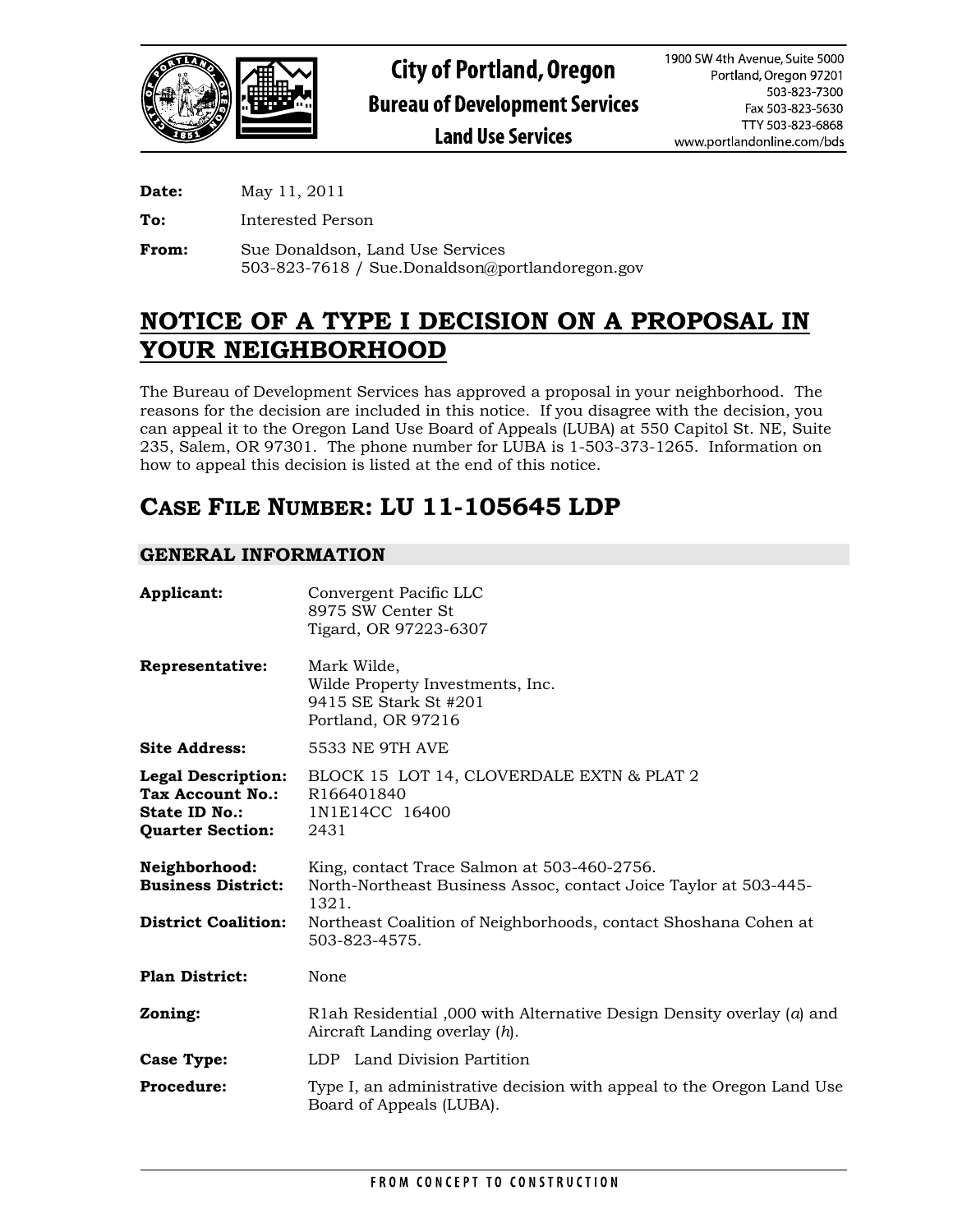#### **Proposal:**

The applicant is proposing to divide a 5,000 square foot lot into two parcels. Parcel 1, where the existing house will remain, will be 2,725 square feet. Parcel 2 will be 2,275 square feet. There is an existing 12.5-inch diameter Walnut tree on the site that will be removed because it is located within the proposed building footprint on Parcel 2. On site stormwater management is proposed using a drywell on Parcel 2 and retrofitting the existing house to meet current City requirements.

This partition is reviewed through a Type I land use review because: (1) the site is in a residential zone; (2) fewer than four lots are proposed; (3) none of the lots, utilities, or services are proposed within a Potential Landslide Hazard or Flood Hazard Area, and; (4) no other concurrent land use reviews (such as an Adjustment or Environmental Review) are requested or required (*see 33.660.110*).

For purposes of State Law, this land division is considered a partition. To partition land is to divide an area or tract of land into two or three parcels within a calendar year (*See ORS 92.010*). *ORS 92.010* defines "parcel" as a single unit of land created by a partition of land. The applicant's proposal is to create 2 units of land. Therefore this land division is considered a partition.

## **Relevant Approval Criteria:**

In order to be approved, this proposal must comply with the approval criteria of Title 33. The relevant approval criteria are in *Section 33.660.120, Approval Criteria for Land Divisions in Open Space and Residential Zones*.

# **FACTS**

**Site and Vicinity:** The site is at the corner of NE Church Street and NE 9<sup>th</sup> Avenue. The existing house, to remain, is an older,  $1\frac{1}{2}$  storey structure with vehicle access of NE Church Street. The front door faces NE  $9<sup>th</sup>$  Avenue. Houses in the vicinity are of similar age and style. The lot pattern nearby is regular, made up of 5,000 square foot lots. Blocks in the area west of NE 9th Avenue run east-west and are approximately 200 feet by 600 feet. Blocks on the east side are oriented north south and vary in size. The surrounding area is on an old river terrace that gradually slopes down to the south. Slight changes in elevation on the lots in this area are taken up by retaining walls that allow individual building lots to be relatively flat. Tree canopy is spotty with most trees on individual lots rather than in the right-of-way.

#### **Infrastructure:**

**Streets –** Streets in the vicinity are improved with curbs, sidewalks and planting strips, but there are few street trees.

The site has approximately 50 feet of frontage on NE Church Street and 100 feet on NE 9th Avenue. There is one driveway entering the site from NE Church Street that serves the house on the site. At this location, both NE Church Street and NE 9<sup>th</sup> Avenue are designated as Local Service streets for all classification. Tri-Met provides transit service approximately 1,250 feet from the site on NE Martin Luther King Blvd. via Bus #6.

NE 9th Avenue has a 36-foot wide- curb to curb paved surface within a 60-foot right-of-way with parking on both sides. Along the 100-foot wide site frontage the pedestrian corridor includes a curb, 5-foot wide planter area, 6-foot sidewalk and a 1-foot wide buffer at the back of the sidewalk (5-6-1 configuration).

NE Church Street has a 24-foot wide curb to curb paved surface within a 40-foot right-ofway with parking on both sides. Along the 50-foot wide site frontage the pedestrian corridor includes a curb, 2-foot wide planter area, 6-foot sidewalk and no buffer at the back of the sidewalk (2-6-0 configuration). Many houses in the vicinity have yards that are elevated above the sidewalk grade and retained with low walls right next to the sidewalk.

**Water Service** – There is an existing 8-inch CI water main in NE 9<sup>th</sup> Avenue. A <sup>5</sup>/8-inch metered service from the main serves the existing house.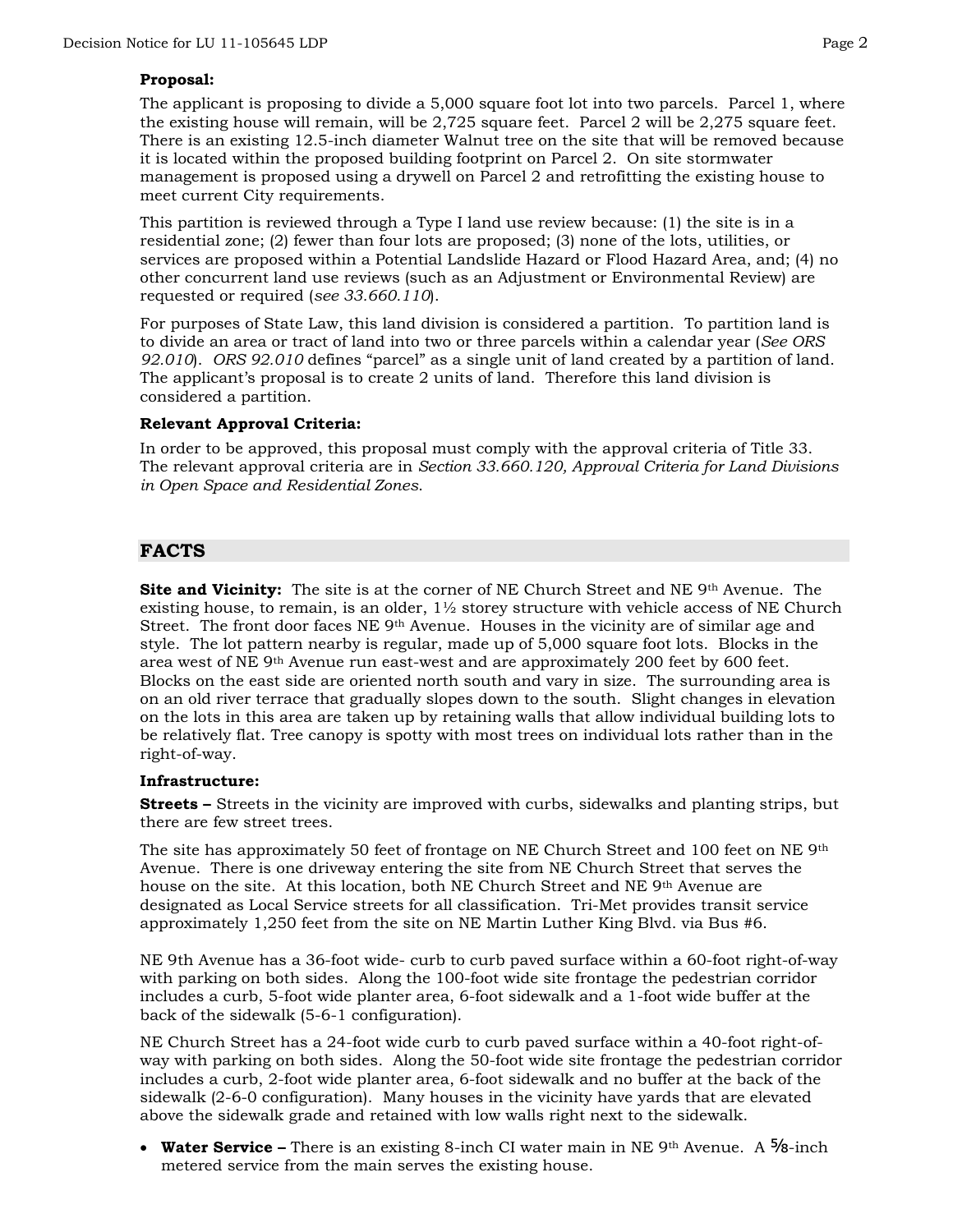• **Sanitary Service -** There is an existing 10-inch VSP public combination sewer line in NE Church Street and a 24-inch CSP public combination sewer in NE 9th Avenue.

**Zoning:** *R1ah Multi –family Residential 1,000* with both an Alternative Design Density overlay (*a)* and an Airport Height overlay *(h)* zone. The base multi family zone allows both single dwelling and multi-dwelling residential development at densities of approximately 43 dwelling units per acre. Allowed housing may be one to four story buildings that may be multi-dwelling structures (condominiums and apartments), duplexes, townhouses, or rowhouses. Generally, R1 zoning is applied near Neighborhood Collector and District Collector streets, and local streets adjacent to commercial areas and transit streets.

The "a" *Alternate Design Density* overlay allows additional density in exchange for increased design review. (The applicant is not pursuing this option.)

The 'h' *Aircraft Landing* overlay zone provides safer operating conditions for aircraft in the vicinity of Portland International Airport by limiting the height of structures and vegetation. The allowed height limit for buildings and vegetation on the site per the 'h' overlay is 290 feet above the lowest base point at Portland International Airport. The airport low base point is at an elevation of 18.3 feet. Therefore, the topographical elevation of the site PLUS the proposed building cannot exceed 308.3 feet. The highest ground elevation on the site is approximately 205 feet. Therefore, buildings and vegetation on the site cannot be more than 105.3 feet in height (308.3-foot height limit minus the 205-foot site elevation). On this site, the base zone (R1) maximum height limit of 45 feet for structures is more restrictive and cannot be exceeded without a future adjustment review.

There is an area R1 zoning on blocks east of the site and south near the NE Killingsworth corridor. The blocks north of the site are zoned R2, which is a low density multi-dwelling zone allowing approximately 21.8 dwelling units per acre. Allowed housing is usually one to three story buildings that could be duplexes, townhouses, row houses or garden apartments.

**Land Use History:** City records indicate there are no prior land use reviews for this site.

**Agency Review:** Several Bureaus have responded to this proposal and relevant comments are addressed under the applicable approval criteria. Please see Exhibits "E" for details.

**Neighborhood Review:** A Notice of Proposal in Your Neighborhood was mailed on **March 21, 2011**. No written responses have been received from the Neighborhood Association or notified property owners in response to the proposal.

# **ZONING CODE APPROVAL CRITERIA**

*APPROVAL CRITERIA FOR LAND DIVISIONS IN OPEN SPACE AND RESIDENTIAL ZONES* 

*33.660.120 The Preliminary Plan for a land division will be approved if the review body finds that the applicant has shown that all of the following approval criteria have been met.* 

Due to the specific location of this site, and the nature of the proposal, some of the criteria are not applicable. **The following table summarizes the criteria that are not applicable.**  Applicable criteria are addressed below the table.

| Criterion | Code Chapter/Section and<br>Topic                     | Findings: Not applicable because:                              |
|-----------|-------------------------------------------------------|----------------------------------------------------------------|
| C         | 33.631 - Flood Hazard Area                            | The site is not within the flood hazard area.                  |
| D         | 33.632 - Potential Landslide<br>Hazard Area           | The site is not within the potential landslide hazard<br>area. |
| E         | 33.633 - Phased Land Division<br>or Staged Final Plat | Not applicable. A phased land division is not<br>proposed.     |
| F         | 33.634 - Recreation Area                              | Not applicable. The minimum required density is less           |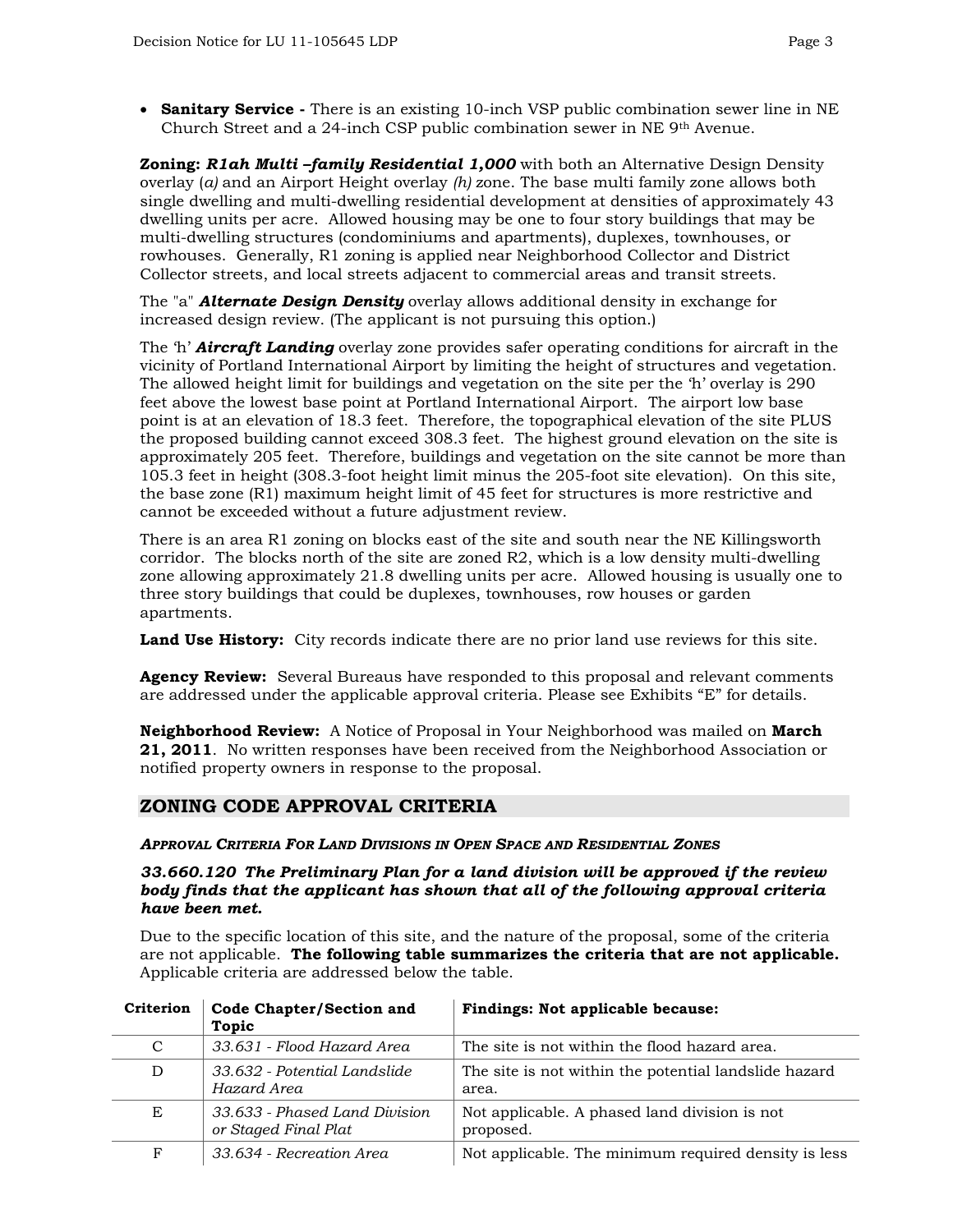|--|--|

|   |                                                           | than 40 units.                                                                                                     |
|---|-----------------------------------------------------------|--------------------------------------------------------------------------------------------------------------------|
| H | 33.636 - Tracts and Easements                             | No tracts or easements have been proposed or will be<br>required.                                                  |
| I | 33.639 - Solar Access                                     | Maintaining existing development on the site limits<br>new parcel configuration (33.610.200 supercedes<br>33.639). |
| J | 33.640 - Streams, Springs, and<br>Seeps                   | No streams, springs, or seeps are evident on the site<br>outside of environmental zones.                           |
| L | 33.654.110.B.2 - Dead end<br>streets                      | No dead end streets are proposed.                                                                                  |
|   | 33.654.110.B.3 - Pedestrian<br>connections in the I zones | The site is not located within an I zone.                                                                          |
|   | 33.654.110.B.4 - Alleys in all<br>zones                   | No alleys are proposed or required                                                                                 |
|   | 33.654.120.C.3.c - Turnarounds                            | No turnarounds are proposed or required                                                                            |
|   | 33.654.120.D - Common Greens                              | No common greens are proposed or required                                                                          |
|   | 33.654.120.E - Pedestrian<br>Connections                  | There are no pedestrian connections proposed or<br>required                                                        |
|   | 33.654.120.F - Alleys                                     | No alleys are proposed or required                                                                                 |
|   | 33.654.120.G - Shared Courts                              | No shared courts are proposed or required                                                                          |
|   | 33.654.130.D - Partial rights-of-<br>way                  | No partial public streets are proposed or required                                                                 |

## *A. Lots. The standards and approval criteria of Chapters 33.605 through 33.612 must be met.*

**Findings:** *Chapter 33.612* contains the density and lot dimension requirements applicable in the R3 through IR zones. The applicant is proposing parcels for single dwelling development. The proposed lots must meet minimum density and not exceed the maximum density stated in *Table 120-3* for the R1 zone. The site is less than 10,000 square feet. Therefore, the minimum density is 1 unit per 2,000 square feet (*33.120.205.C)* and the maximum density is one unit per 1,000 square feet. The total site area shown on the applicant's survey is 5,000 square feet. Therefore the minimum density is 3 (2.5, rounded up to 3) and the maximum density is 5.

The applicant is proposing two parcels with single dwelling development so the proposal does not meet minimum density at this time. Therefore, an additional unit of density must be assigned to Parcel 1, to apply when that parcel is redeveloped in the future. In this zone, there are no minimum lot area requirements for lots designated for attached houses, detached houses, or duplexes. For this reason, it is necessary to condition the minimum and maximum density allowance on each lot in the land division, to avoid further division of lots in the future that could result in non-compliance with the overall density requirements of the site as it exists in this proposal.

| R1                     | Minimum lot<br>area $(s.f.)$ | Minimum lot<br>width (feet) | Minimum lot<br>depth (feet) | <b>Minimum front</b><br>lot line (feet) |
|------------------------|------------------------------|-----------------------------|-----------------------------|-----------------------------------------|
| <b>Duplex</b>          | None                         | None                        | None                        | 10                                      |
| <b>Detached Houses</b> | none                         | 25                          | none                        | 25                                      |
| Parcel 1 – detached    | 2,725                        | 50                          | 54.50                       | 50                                      |
| Parcel 2 - detached    | 2.725                        | 45.50                       | 50                          | 45.50                                   |

The lot dimensions, required and proposed, are shown in the following table:

\* Width is measured from the midpoints of opposite lot lines.

The findings above show that the lot dimension standards are met for either detached or duplex development on Parcel 2 and for a duplex on Parcel 1. The density requirements are not met but can be met with conditions of approval stating the minimum and maximum density allowances for each parcel. A maximum density of 2 will be assigned to each parcel because that density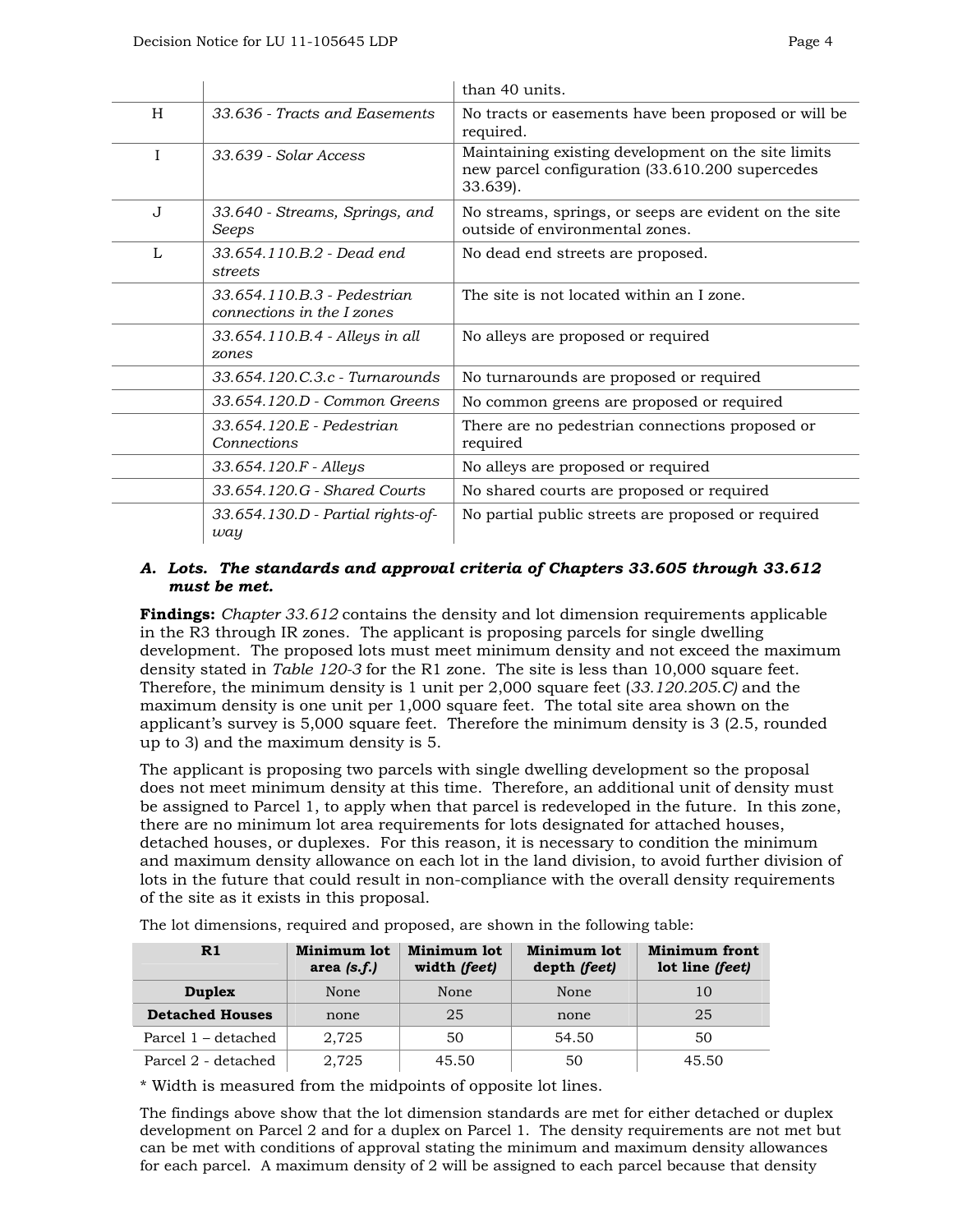could be met without a land division in the future. The lot dimension standards are met and the minimum and maximum density standards can be met with conditions of approval that assign minimum and maximum densities for each parcel.

#### *B. Trees. The standards and approval criteria of Chapter 33.630, Tree Preservation, must be met.*

**Findings:** The regulations of *Chapter 33.630* preserve trees and mitigate for the loss of trees. Certain trees are exempt from the requirements of this chapter.

The arborist report that inventories the trees within the land division site, evaluates their condition and specifies root protection zones (*Exhibit A.3*). One English Hawthorne tree on the site is exempt because it is listed as a nuisance species on the Portland Plant list. The applicant proposes to save this tree, but it cannot be counted in the tree preservation calculations. The only non-exempt tree is a 12.5-inch Black Walnut that will be removed because it is growing within the proposed building footprint on Parcel 2.

The proposal does not meet any of the tree preservation options in *66.630.100*. Instead the applicant proposes to use the mitigation options of *33.630.300*.

## *33.630.300 Mitigation Option*

*As an alternative to meeting Section 33.630.100, approval of a mitigation plan may be requested. The review body will approve the mitigation plan where the applicant has shown that the applicant has met criteria A. and B. and one of the criteria in C., below:* 

*A. As many trees as possible are preserved; and* 

*Findings:* There is only one non-exempt tree on the site. It cannot be preserved because it would not be possible to build a reasonably sized dwelling unit on Parcel 2. This criterion is met.

*B. The applicant has submitted a mitigation plan that adequately mitigates for the loss of trees, and shows how the mitigation plan equally or better meets the purpose of this chapter. Mitigation can include tree planting, preservation of groups of smaller trees, ecoroof, porous paving, or pervious surface permanently preserved in a tract.* 

**Findings***:* The applicant has proposed a mitigation plan for planting approximately the same caliper inches as *Option 1* of the *Tree Preservation Chapter*. In this case, 35% of the existing tree diameter (12.5 inches) would be 4.4 inches of existing tree diameter. The addition of five caliper inches of new trees would be roughly equivalent to the amount that would be required to be preserved. This could be achieved by planting a combination of  $1 \frac{1}{2}$ -inch and 2-inch caliper trees on the site.

*Section 33.248.020.H*, known as the *T1 tree planting standard*, requires trees to be planted on new lots as part of the approval of future building permits. The *T1* tree standard requires the planting of at least 3 inches on new lots that are 3,000 square feet or smaller. This would bring the total tree diameter to 7.5 caliper inches. Because of the size of Parcel 2, it is not practical for both mitigation trees and T1 trees to be planted without compromising the overall health of the new trees. However, at least one of the required trees could be planted on Parcel 1 to allow more space for tree planting on Parcel 2. Therefore, two 1  $\frac{1}{2}$ -inch caliper trees must be planted on Parcel 1. This would leave 4.5 inches to be planted on Parcel 2, which would amount to three  $1 \frac{1}{2}$ -inch caliper trees. In this case, reducing the number of trees to two is reasonable, given the size of the lot. Two 2-inch caliper trees on Parcel 2, if of sufficient height at maturity, would provide adequate mitigation over time for the tree to be removed.

Required trees should, at maturity, provide a reasonable amount of shade and canopy. Therefore, required trees must be selected from the list of medium trees listed in the City*'s Tree and Landscaping Manual.* Planting trees on both lots allows more areas of the site to reap the benefits of trees that are described in the purpose statement for the Tree Preservation Chapter. In addition, the trees will grow over time to provide additional benefits such as absorbing air pollutants and contamination, provide buffering from noise and wind, and provide visual screening from the adjacent properties.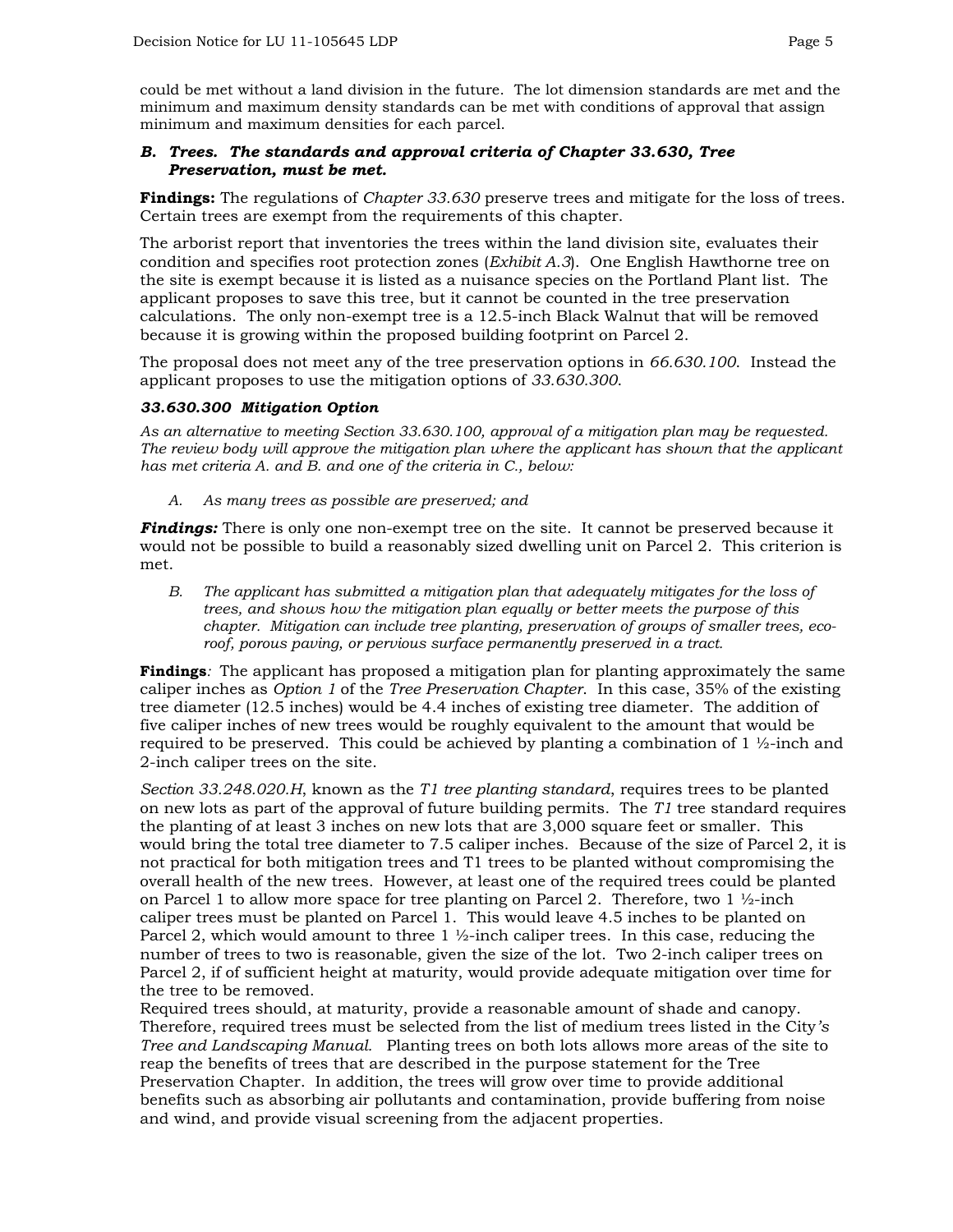Criterion B is met with a condition of approval requiring a total of 7 caliper inches of tree diameter to be planted, distributed between Parcel 1 and Parcel 2 as follows: two 2-inch caliper trees must be planted on Parcel 2 and two 2-inch caliper trees shall be planted on Parcel 1, the lot with the existing house. Trees must be chosen from the list of medium trees found in the City of Portland, *Tree and Landscaping Manual – Plant Materials* (trees are categorized based on height, crown spread at maturity and growth rate). A Zoning Permit must be obtained, and receive final inspection approval verifying that these trees have been planted. On Parcel 1, the zoning permit must be finaled prior to final plat approval. On Parcel 2, the zoning permit must be finaled prior to final building permit approval.

*C. It is not possible under any reasonable scenario to meet Section 33.630.100 and one of the following:* 

## **Findings:**

The site is less than 15,000 square feet in area. The existing detached house will remain and the new parcel will also be developed with detached housing, which is an allowed housing type in the R1 zone. The location of the existing tree on the site would prevent a land division that would result in a practicable arrangement of lots that could each contain a reasonable building area and still be able to meet the development standards of the R1 zone. Criterion C.4 is met.

## *G. Clearing, Grading and Land Suitability. The approval criteria of Chapter 33.635, Clearing, Grading and Land Suitability must be met.*

## **Findings:**

## *Clearing and Grading*

The regulations of *Chapter 33.635* ensure that the proposed clearing and grading is reasonable given the infrastructure needs, site conditions, tree preservation requirements, and limit the impacts of erosion and sedimentation to help protect water quality and aquatic habitat.

In this case the site is relatively flat, and is not located within the Potential Landslide Hazard Area. Therefore, no significant clearing or grading will be required on the site to make the new lot developable, as shown on the applicant's preliminary grading plan, Exhibit C.2. In addition, there are no trees required to be preserved in the areas where new development on the site is anticipated. This criterion is met.

## *Land Suitability*

**Findings:** The criteria have been met because:

The site is primarily flat and there is no record of any other use in the past. There are no known geological hazards and no significant clearing or grading will be required on the site to alter contours and drainage patterns or to make the site developable. Therefore, there are no anticipated land suitability issues and the new lots can be considered suitable for new development. This criterion is met.

## *K. Transportation impacts. The approval criteria of Chapter 33.641, Transportation Impacts, must be met; and,*

## *L. Services and utilities. The regulations and criteria of Chapters 33.651 through 33.654, which address services and utilities, must be met.*

**Findings:** The regulations of *Chapter 33.641* allow the traffic impacts caused by dividing and then developing land to be identified, evaluated, and mitigated for if necessary. *Chapters 33.651* through *33.654* address water service standards, sanitary sewer disposal standards, stormwater management, utilities and rights of way.

The criteria and standards are met as shown in the following table: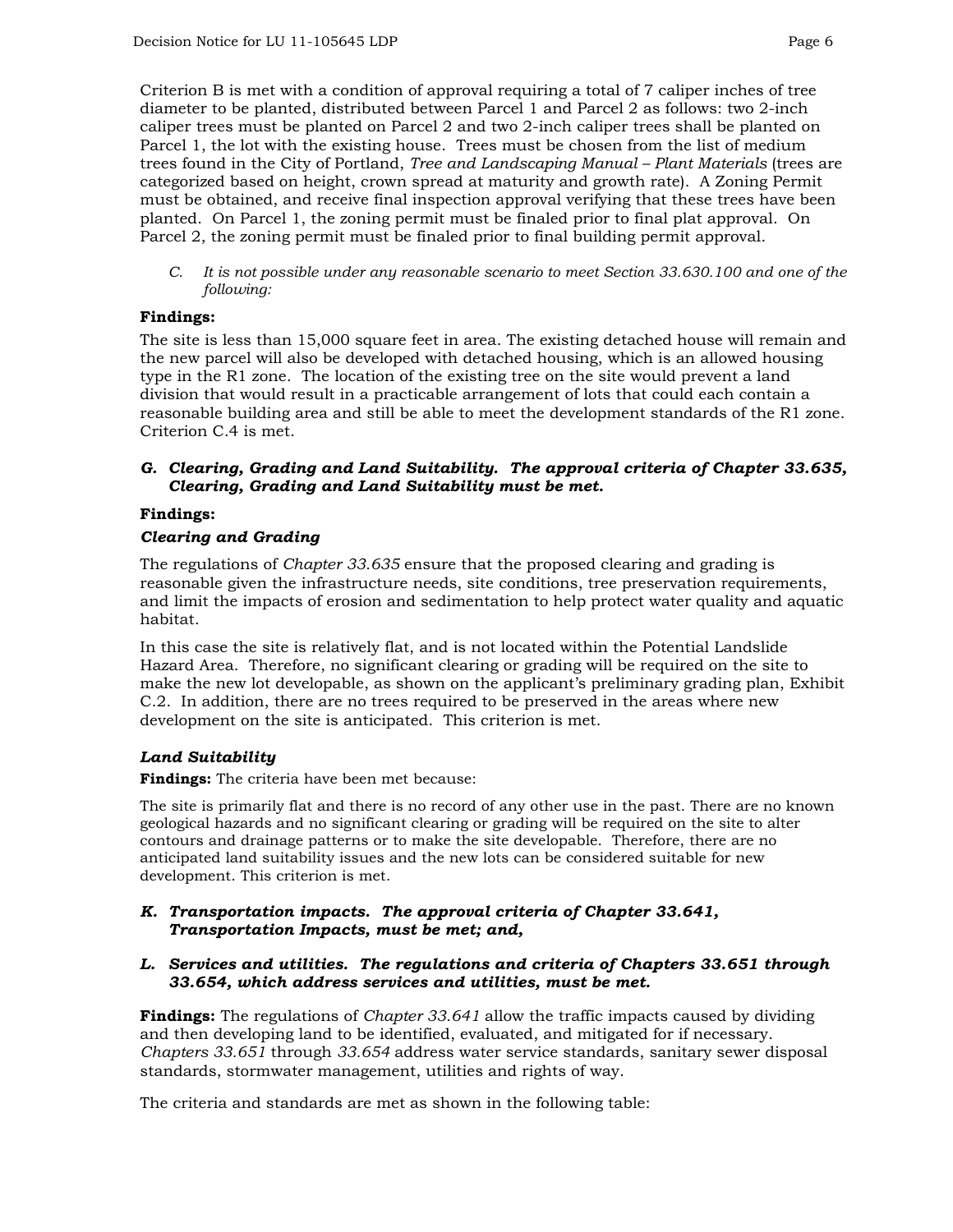**33.651 Water Service standard -** See Exhibit E-3 for detailed bureau comments.

The water standards of 33.651 have been verified. Water is available to serve the proposed development from the water main in  $NE 9<sup>th</sup>$  Avenue. Parcel 1 has water service within its street frontage and service for Parcel 2 is available from the same main. Appropriate service and meter size will be determined at the building permit stage.

#### **33.652 Sanitary Sewer Disposal Service standards** - See Exhibit E-1 for detailed comments.

The sanitary sewer standards of 33.652 have been verified. There is an existing 10-inch VSP public combination sewer located in NE Church Street and a 24-inch CSP public combination sewer in NE 9th Avenue that can serve the sanitary needs of the proposed parcels. Parcel 1 has an existing sewer service from the main in NE church Street. However, the lateral appears to be located on the proposed Parcel 2. This line cannot be retained within an easement because service is available on both frontages of Parcel 1. The applicant must obtain a plumbing permit to cap the existing sewer connection and establish a new service for the house located entirely on Parcel 1. All plumbing permits for this work must receive final inspection approval prior to Final Plat approval. BES requires a supplemental plan, to be submitted at final plat, showing the location of existing and proposed sanitary laterals for both parcels. This will be required as a condition of approval.

**33.653.020 & .030 Stormwater Management criteria and standards–** See Exhibits E.1 & E.5

BES has verified that the stormwater management system can be designed that will provide adequate capacity for the expected amount of stormwater.

No stormwater tract is proposed or required. Therefore, criterion A is not applicable.

There is no public storm-only sewer available to serve the site. There is a public underground injection control system (UIC) in NE 9th Avenue, consisting of an inlet, sedimentation manhole and infiltration sump, that receives stormwater runoff from the public right-of-way. Private stormwater cannot be directed to the public sump.

The applicant has proposed the following stormwater management methods:

• **Parcel 1** *(the lot with the existing house):* The applicant proposes splash blocks for the existing house at the northeast, northwest and southwest *(approximately)* corners of the existing house. BES requires the applicant to construct a gutter and downspout system for the house with discharge points meeting the City *Stormwater Management Manual* standards prior to final plat approval. If the applicant proposes to use the existing standpipes (at the north and west side of the house) and subsurface stormwater facility on the north side, the stand pipes must be scoped prior to reconnection. The applicant is required to finalize plumbing permits prior to final plat approval for modifications to the stormwater disposal system on the existing house that will result in properly functioning gutters, downspouts, and disposal points, located outside of required setbacks.

As a condition of approval, the applicant must submit a supplemental plan showing the asbuilt locations of existing stormwater facilities serving the existing house on Parcel 1. The plan must show that required setbacks can be met.

**Parcel 2** Stormwater from the new structure will be directed to a drywell that will treat the water and slowly infiltrate it into the ground. This lot has sufficient area for a stormwater facility that can be adequately sized and located to meet setback standards, and accommodate water from a reasonably-sized home. BES has determined that the infiltration rate is adequate for the proposed drywell. BES has requested a supplemental plan, to be submitted at the time of final plat, showing that the proposed drywell meets setback standards.

The supplemental plan must shown the existing and proposed building locations, including locations of buildings on adjacent properties that are relevant to determining whether stormwater facilities meet setback requirements on both parcels. This will be required as a condition of approval.

#### **33.641 – Transportation Impacts – 33.641.020 and 33.641.030**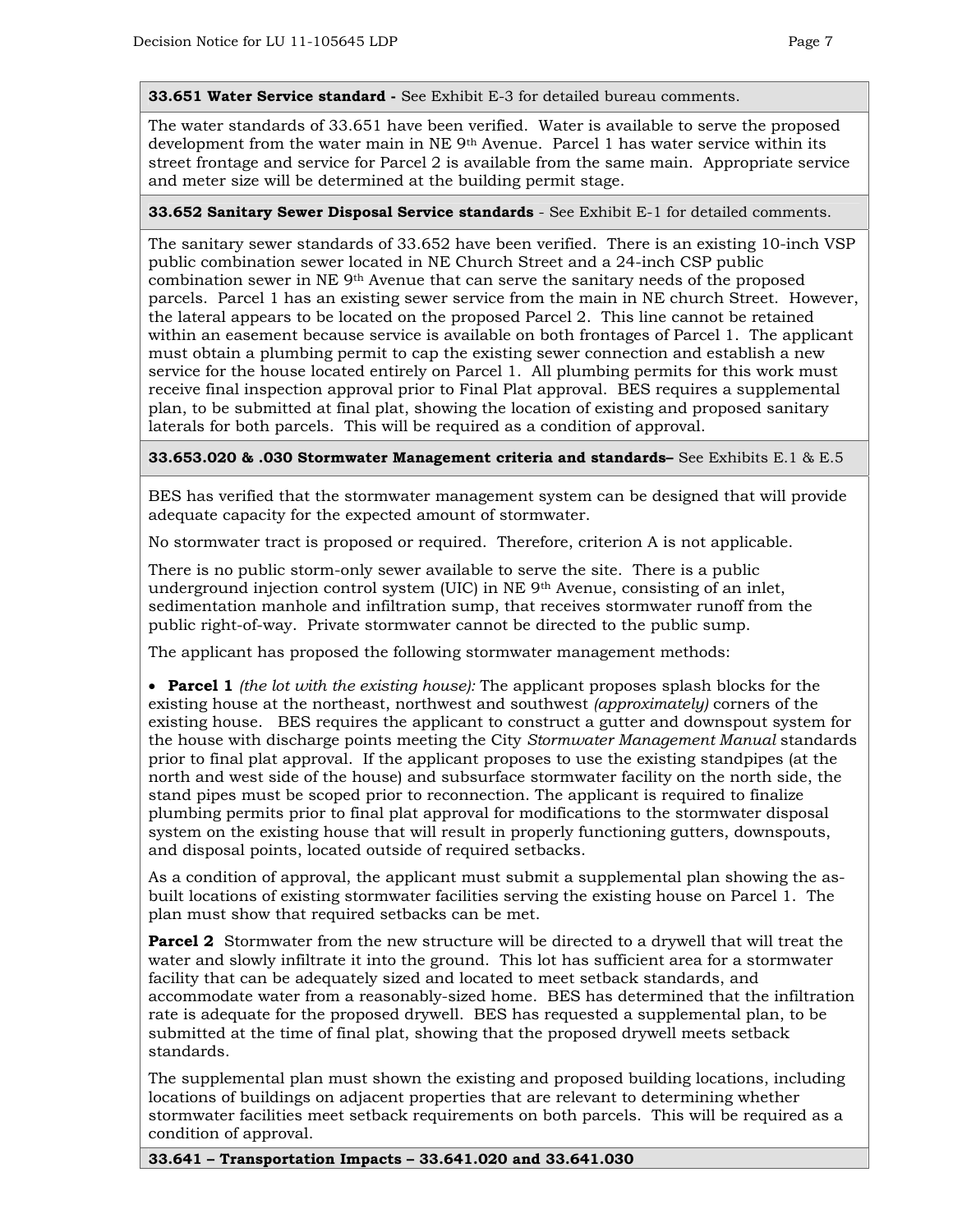## **33.654.120.C Width and Design of the street right-of-way 33.654.130.D Partial Rights of way**

**Impacts:** Based on the available evidence, PBOT estimates that the increase in daily trips will be less than 10 total trips per day (based on the addition of one new single dwelling unit), with the majority of trips occurring during non-peak hours (according to *Institute of Transportation Engineers – Trip Generation Manual*, 8th ed.). Other factors taken into consideration are four possible travel route directions to and from the site and the area, overall, is improved with sidewalks in all directions. Tri-Met bus service is available approximately 1,250 feet from the site. PBOT staff has determined that there will be a minimal impact on existing facilities and capacity and that a traffic study is not required at this time (see *Exhibit E-2* for a detailed analysis).

*Right-of-Way:* In reviewing this land division, Portland Transportation relies on accepted civil and traffic engineering standards and specifications to determine if existing street improvements for motor vehicles, pedestrians and bicyclists can safely and efficiently serve the proposed new development. Portland Transportation has not identified or been made aware of any factors related to this proposal that lead to a conclusion other than that one additional dwelling can be safely served by this existing streets without having any significant impact on the level of service provided.

On NE 9th Avenue, the existing configuration is consistent with development in this area and meets the City's recommended standard. Improvements are not required along the NE 9th Avenue frontage. Along NE Church Street, the existing sidewalk is consistent with development on both sides of the street, up to NE Martin Luther King Blvd. PBOT will not require improvements as part of this partition review because the existing house on Parcel 1 will remain. However, if the structure is demolished and/or significantly altered in the future, dedication and frontage improvement requirements will be re-assessed and may be required at that time. If the existing sidewalk and/or curb is damaged, the applicant will be required to render repairs to the City Engineer's satisfaction at the time of development.

This criterion is met.

#### **33.654.130.A - Utilities (defined as telephone, cable, natural gas, electric, etc.)**

Any easements that may be needed for private utilities that cannot be accommodated within the adjacent right-of-ways can be provided on the final plat. At this time no specific utility easements adjacent to the right-of-way have been identified as being necessary. Therefore, this criterion is met.

# **DEVELOPMENT STANDARDS**

Unless specifically required in the approval criteria listed above, this proposal does not have to meet the development standards in order to be approved during this review process. The plans submitted for a building or zoning permit must demonstrate that all development standards of Title 33 can be met, or have received an Adjustment or Modification via a land use review prior to the approval of a building or zoning permit.

**Existing development that will remain after the land division.** The existing development on the site will remain and be located on Parcel 1. The division of the property may not cause the structures to move out of conformance or further out of conformance to any development standard applicable in the R1 zone. Per 33.700.015, if a proposed land division will cause conforming development to move out of conformance with any regulation of the zoning code, and if the regulation may be adjusted, the land division request must include a request for an adjustment (Please see *Other Technical Standards*, below, for Building Code standards).

The existing structure on Parcel 1 will be 5 feet from the new property line. The rear setback standard in the R1 zone is based on the area of the plane of the building wall. In this case, the wall plane is less than 1,000 square feet so a 5-foot setback meets the standard.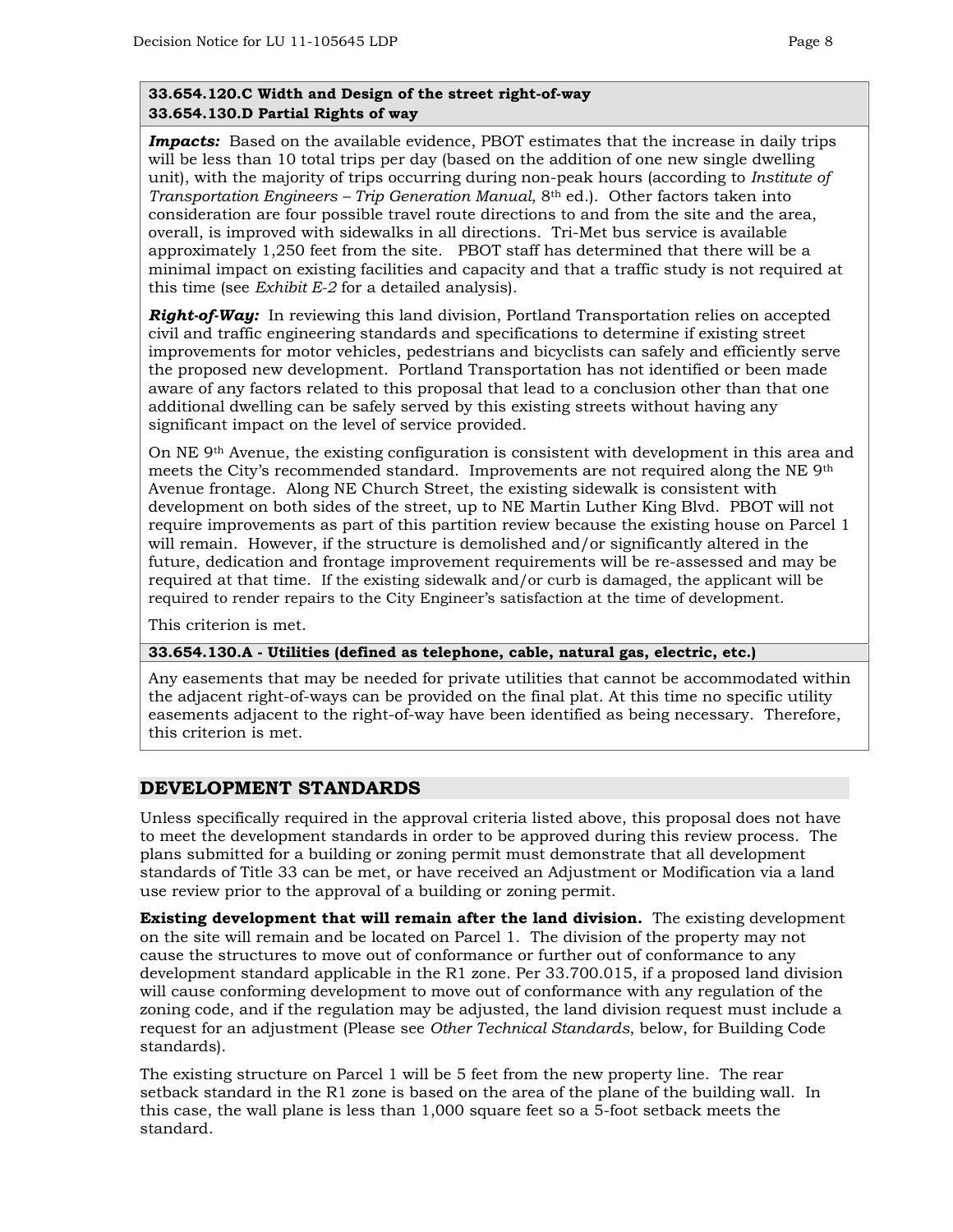Technical decisions have been made as part of this review process. These decisions have been made based on other City Titles, adopted technical manuals, and the technical expertise of appropriate service agencies. These related technical decisions are not considered land use actions. If future technical decisions result in changes that bring the project out of conformance with this land use decision, a new land use review may be required. The following is a summary of technical service standards applicable to this preliminary partition proposal.

| <b>Bureau</b>             | <b>Code Authority and Topic</b>                                                                   | <b>Contact Information</b>                            |
|---------------------------|---------------------------------------------------------------------------------------------------|-------------------------------------------------------|
| Water Bureau              | Title 21 - Water availability                                                                     | 503-823-7404<br>www.portlandonline.com/water          |
| Environmental<br>Services | Title 17; 2008 Stormwater Manual<br>Sewer availability & Stormwater<br>Management                 | 503-823-7740<br>www.portlandonline.com/bes            |
| Fire Bureau               | Title 31 Policy B-1 - Emergency Access                                                            | 503-823-3700<br>www.portlandonline.com/fire           |
| Transportation            | Title 17, Transportation System Plan<br>Design of public street                                   | 503-823-5185<br>www.portlandonline.com/transportation |
| Development<br>Services   | Titles 24 – 27, Admin Rules for Private<br>Rights of Way<br>Building Code, Erosion Control, Flood | 503-823-7300<br>www.portlandonline.com/bds            |
|                           | plain, Site Development & Private Streets                                                         |                                                       |

As authorized in Section 33.800.070 of the Zoning Code conditions of approval related to these technical standards have been included in the Administrative Decision on this proposal.

- PBOT will require the applicant to reconstruct the pedestrian corridor along the site frontages to City standards (per Title 17) if the existing sidewalks and/or curbs are found to be in poor condition.
- The applicant must meet the requirements of the Fire Bureau in regards to ensuring adequate hydrant flow from the nearest fire hydrant or obtaining an approved Fire Bureau appeal to this requirement. These requirements are based on the technical standards of Title 31 and Fire Bureau Policy B-1.

# **CONCLUSIONS**

The applicant has proposed a 2 parcel partition, as shown on the attached preliminary plan (Exhibit C.1). As discussed in this report, the relevant standards and approval criteria have been met, or can be met with conditions. The primary issues identified with this proposal are: density, tree mitigation, utility connections and stormwater management. With conditions of approval that address these requirements, this proposal can be approved.

# **ADMINISTRATIVE DECISION**

**Approval** of a Preliminary Plan for a 2-parcel partition that will result in 2 lots as illustrated with Exhibit C.1, subject to the following conditions:

# **A. Supplemental Plan.**

Three copies of an additional supplemental plan shall be submitted with the final plat survey for BES and Land Use review and approval. That plan must portray how the conditions of approval listed below are met. In addition, the supplemental plan must show the surveyed location of the following:

- Any buildings or accessory structures on the site at the time of the final plat application;
- Any driveways and off-street vehicle parking areas on the site at the time of the final plat application;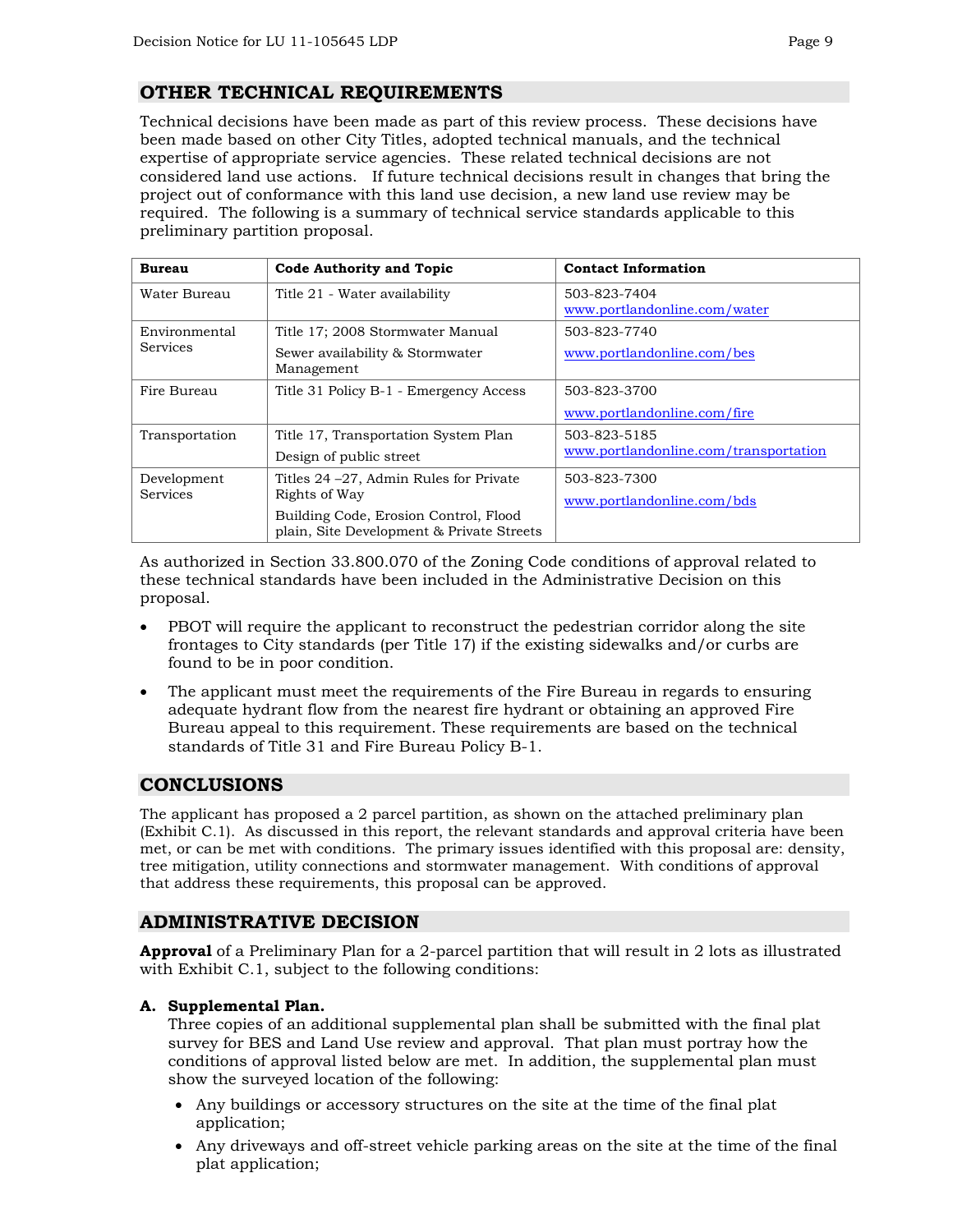- The proposed general location of future building footprint and stormwater facilities for Parcel 2. Include dimensions as well as the locations of buildings on adjacent properties where these are relevant to determining whether stormwater facilities can meet setback requirements.
- Topography
- Property lines
- As-built location of the sanitary facilities serving the existing house on Parcel 1.
- Any other information specifically noted in the conditions listed below.

## **B. The following must occur prior to Final Plat approval:**

## **Utilities**

- 1. The location of existing and proposed sanitary laterals for both Parcel 1 and Parcel 2 must be shown on the supplemental plan. The applicant must establish a new sanitary service branch for the existing structure on Parcel 1. Permits for all required work must be obtained and finaled prior to final plat approval.
- 2. The applicant shall meet the requirements of the Fire Bureau for ensuring adequate hydrant flow from the nearest hydrant. The applicant must provide verification to the Fire Bureau that Appendix B of the Fire Code is met, the exception is used, or provide an approved Fire Code Appeal prior final plat approval.

## **Existing Development**

- 3. The applicant must meet the requirements of BES for the stormwater systems on the existing house to remain on Parcel 1. Specifically, the gutters and downspouts must direct water to an approved disposal point that meets setback requirements from the new lot lines. The location of any existing or required stormwater systems serving the existing home must be shown on the Supplemental Plan. Dimensions to structures and property lines must be included. If modifications to the system are required by BES, the applicant must obtain finalized plumbing permits for this work prior to final plat approval.
- 4. A finalized zoning permit must be obtained for tree planting on Parcel 1. At least two 2 inch caliper trees must be planted, chosen from the City's *Tree and Landscaping Manual* medium trees list. Alternatively, the applicant may pay into the City's Tree Fund for 4 inches of tree diameter.

## **D. The following conditions are applicable to site preparation and the development of individual lots:**

1. The minimum and maximum density for the lots in this land division are as follows:

| Minimum<br>Parcel<br>Density |  | Maximum<br>Density |  |
|------------------------------|--|--------------------|--|
|                              |  |                    |  |
|                              |  |                    |  |

When Parcel 1 redevelops it must meet minimum density as outline above.

- 2. At least two trees, minimum 2-inch caliper, chosen from the City's *Tree and Landscaping Manual* medium trees list, must be planted on Parcel 2. Prior to final building permit approval for new house on Parcel 2, a Zoning Permit must be obtained verifying that these trees have been planted as required. Alternatively, the applicant may pay into the City's Tree Fund to cover the cost of purchasing and planting at least 4 inches of tree diameter.
- 3. If the sidewalk and/or curb is damaged, repairs must be remedied by the applicant to the City Engineer's satisfaction.
- 4. The applicant must provide an aerial fire accessway to the satisfaction of the Fire Bureau or the height of the new structures shall be limited to 30 feet, measured to the gutter line.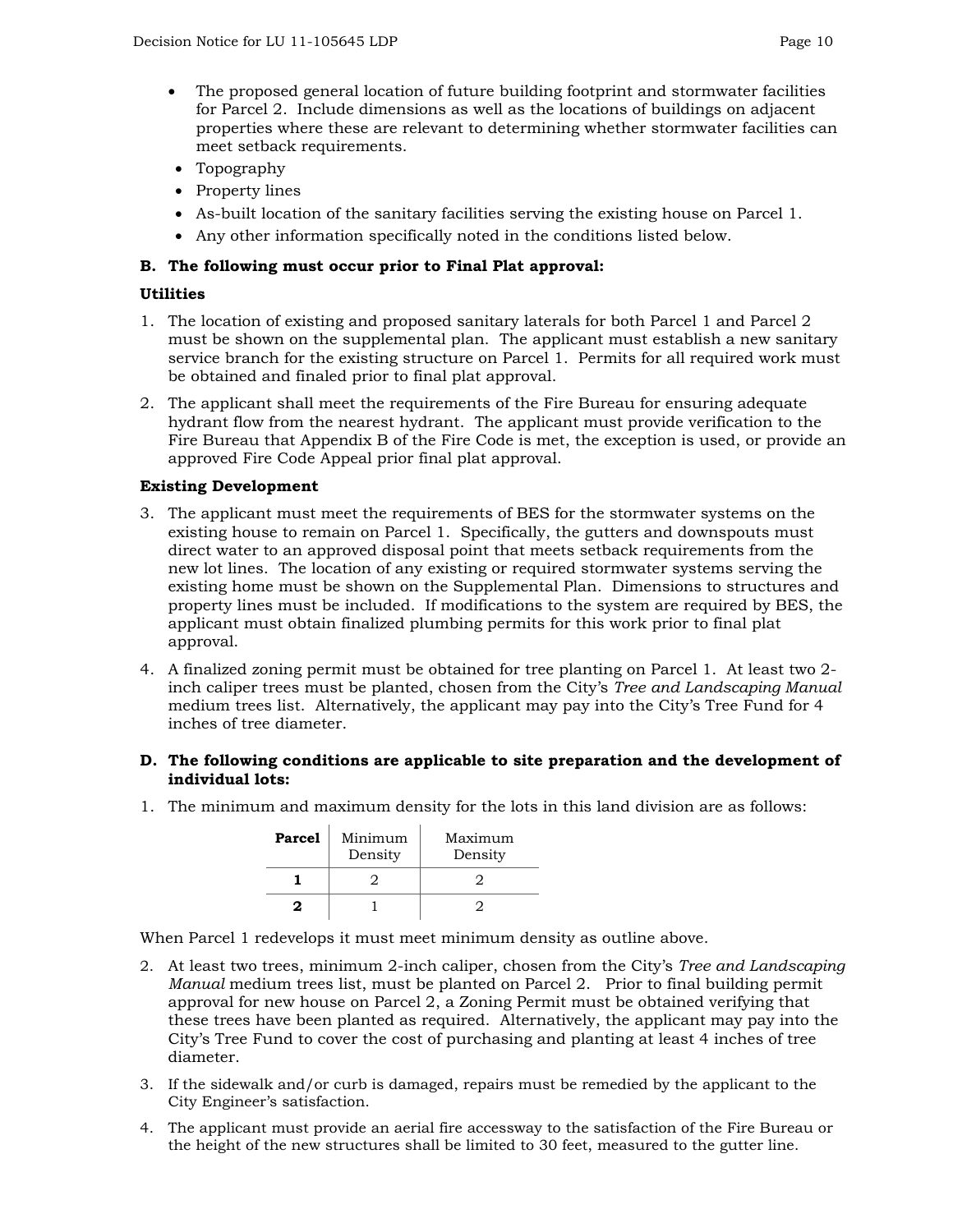#### **Staff Planner: Sue Donaldson**

| Decision rendered by: | mahael hayak                                                       | on May 9, 2011. |
|-----------------------|--------------------------------------------------------------------|-----------------|
|                       | By gutherity of the Director of the Bureau of Douglasment Services |                 |

*By authority of the Director of the Bureau of Development Services* 

#### **Decision mailed May 12, 2011**

**About this Decision.** This land use decision is **not a permit** for development. A Final Plat must be completed and recorded before the proposed lots can be sold or developed. Permits may be required prior to any work. Contact the Development Services Center at 503-823-7310 for information about permits.

**Procedural Information.** The application for this land use review was submitted on January 21, 2011, and was determined to be complete on **March 16, 2011.**

*Zoning Code Section 33.700.080* states that Land Use Review applications are reviewed under the regulations in effect at the time the application was submitted, provided that the application is complete at the time of submittal, or complete within 180 days. Therefore this application was reviewed against the Zoning Code in effect on January 21, 2011.

*ORS 227.178* states the City must issue a final decision on Land Use Review applications within 120-days of the application being deemed complete. The 120-day review period may be waived or extended at the request of the applicant. In this case, the applicant did not waive or extend the 120-day review period. Unless further extended by the applicant, **the 120 days will expire on: July 15, 2011.**

#### **Some of the information contained in this report was provided by the applicant.**

As required by Section 33.800.060 of the Portland Zoning Code, the burden of proof is on the applicant to show that the approval criteria are met. The Bureau of Development Services has independently reviewed the information submitted by the applicant and has included this information only where the Bureau of Development Services has determined the information satisfactorily demonstrates compliance with the applicable approval criteria. This report is the decision of the Bureau of Development Services with input from other City and public agencies.

**Conditions of Approval.** If approved, this project may be subject to a number of specific conditions, listed above. Compliance with the applicable conditions of approval must be documented in all related permit applications. Plans and drawings submitted during the permitting process must illustrate how applicable conditions of approval are met. Any project elements that are specifically required by conditions of approval must be shown on the plans, and labeled as such.

These conditions of approval run with the land, unless modified by future land use reviews. As used in the conditions, the term "applicant" includes the applicant for this land use review, any person undertaking development pursuant to this land use review, the proprietor of the use or development approved by this land use review, and the current owner and future owners of the property subject to this land use review.

**This decision, and any conditions associated with it, is final.** It may be appealed to the Oregon Land Use Board of Appeals (LUBA), within 21 days of the date the decision is mailed, as specified in the Oregon Revised Statute (ORS) 197.830. Among other things, ORS 197.830 requires that a petitioner at LUBA must have submitted written testimony during the comment period for this land use review. You may call LUBA at 1-503-373-1265 for further information on filing an appeal.

The file and all evidence on this case are available for your review by appointment only. Please call the Request Line at our office, 1900 SW Fourth Avenue, Suite 5000, phone 503- 823-7617, to schedule an appointment. I can provide some information over the phone. Copies of all information in the file can be obtained for a fee equal to the cost of services. Additional information about the City of Portland, city bureaus, and a digital copy of the Portland Zoning Code is available on the internet at [www.portlandonline.com](http://www.portlandonline.com/).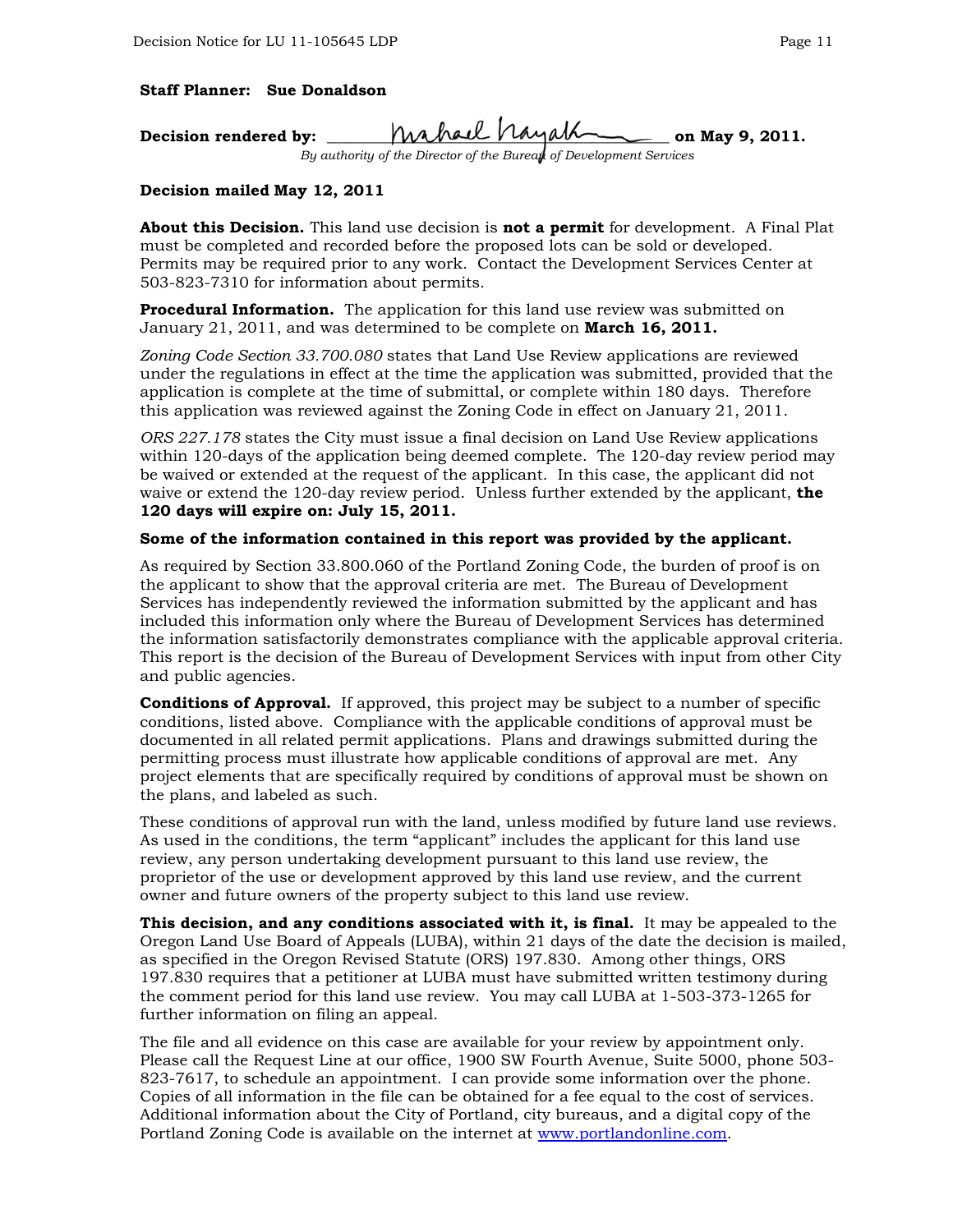**Recording the land division.** The final land division plat **must** be submitted to the City **within three years** of the date of the City's final approval of the preliminary plan. This final plat must be recorded with the County Recorder and Assessors Office after it is signed by the Planning Director or delegate, the City Engineer, and the City Land Use Hearings Officer, and approved by the County Surveyor. **The approved preliminary plan will expire unless a final plat is submitted within three years of the date of the City's approval of the preliminary plan.** 

## **EXHIBITS**

*Not attached unless indicated* 

- A. Applicant's Statement
	- 1. Narrative
	- 2. Stormwater report
	- 3. Arborist report
- B. Zoning Map (attached)
- C. Plans/Drawings:
	- 1. Site Plan (attached)
	- 2. Grading Plan
- D. Notification information:
	- 1. Mailing list
	- 2. Mailed notice
- E. Agency Responses:
	- 1. Bureau of Environmental Services
	- 2. Bureau of Transportation Engineering and Development Review
	- 3. Water Bureau
	- 4. Fire Bureau
	- 5. Site Development Review Section of BDS
	- 6. Bureau of Parks, Forestry Division no concerns
	- 7. Life Safety Plans Examiner
- F. Correspondence: none
- G. Other:
	- 1. Original LU Application
	- 2. Incomplete letter

**The Bureau of Development Services is committed to providing equal access to information and hearings. Please notify us no less than five business days prior to the event if you need special accommodations. Call 503-823-7300 (TTY 503-823-6868).**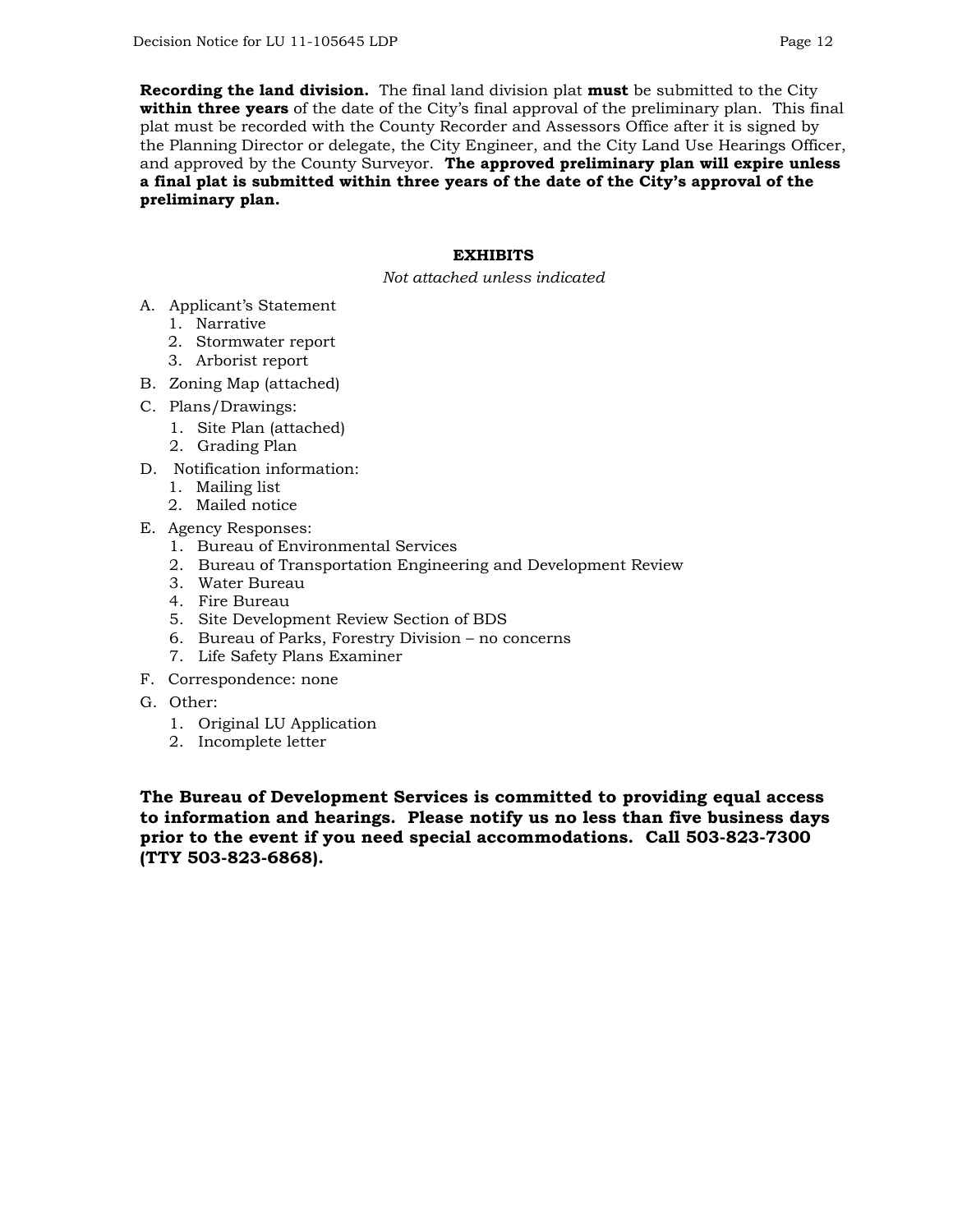